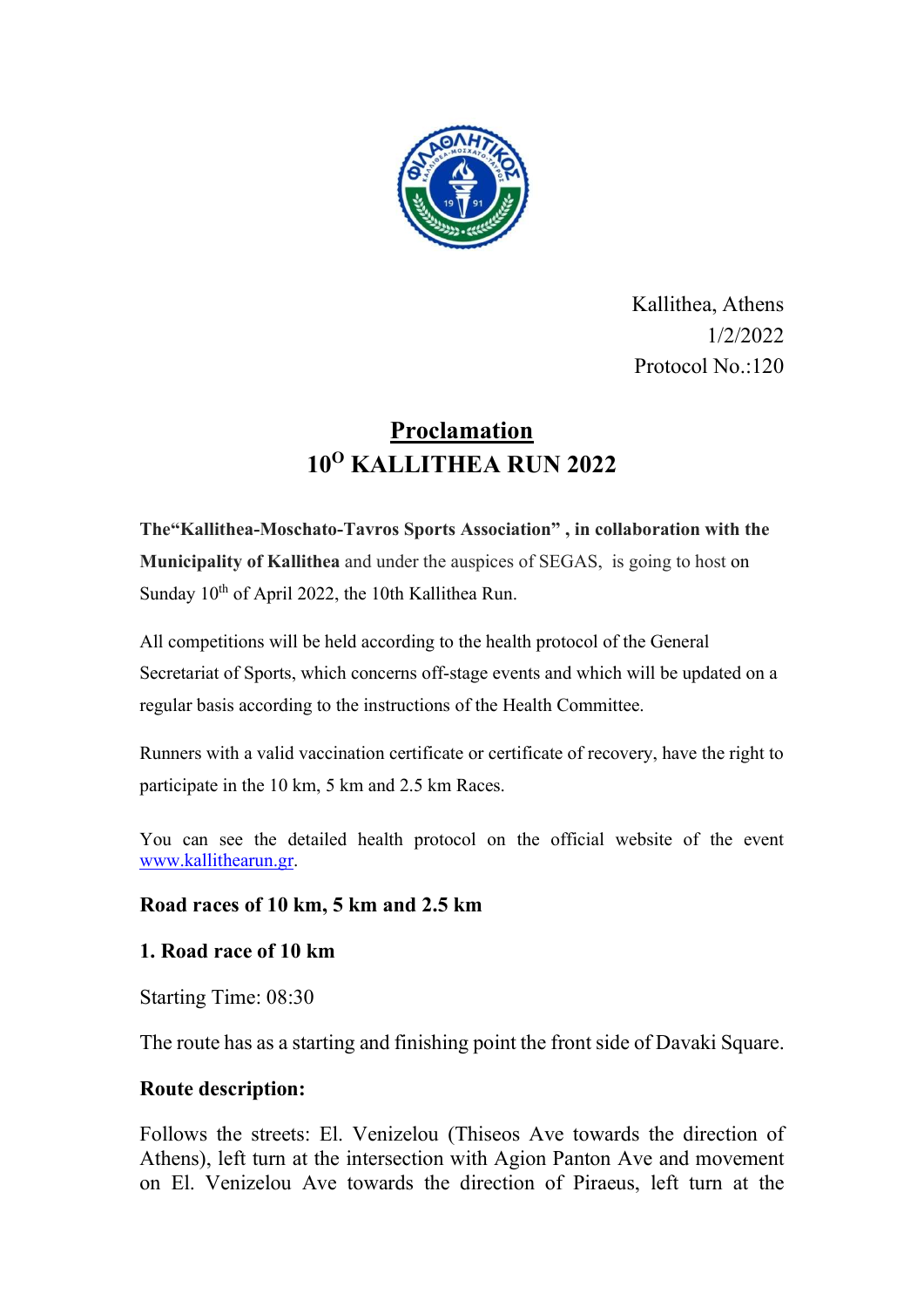intersection with Isminis str and movement on El. Venizelou Ave towards the direction of Athens to Davaki Square. The route is repeated for the 2nd time.

No one will be eligible to participate in the races unless they have first registered and ensured their entry number. Runners, who will not have a participation number, will be kindly asked to respect the other participating athletes, while for safety reasons, they must not, in any case, try to run, starting or finishing with them. Runners, who are going to ignore the above instructions, will be prevented from entering at the respective points.

In order to participate in the 10 km Road Race, the participants must have completed the 12th year of age.

# 2. Road race of 5 km

# Starting time: 10:00

The route has as a starting and finishing point the front side of Davaki Square.

### Route description:

Follows the streets: El. Venizelou (Thiseos Ave towards the direction of Athens), left turn at the intersection with Agion Panton Ave and movement on El. Venizelou Ave towards the direction of Piraeus, left turn at the intersection with Isminis str and movement on El. Venizelou Ave towards the direction of Athens to Davaki Square.

No one will be eligible to participate in the races unless they have first registered and ensured their entry number. Runners, who will not have a participation number, will be kindly asked to respect the other participating athletes, while for safety reasons, they must not, in any case, try to run, starting or finishing with them. Runners, who are going to ignore the above instructions, will be prevented from entering at the respective points.

In order to participate in the 5 km Road Race, the participants must have completed the 12th year of age.

# 3. Common Road Race 2.5 km

### Starting time : 11:15

The route has as a starting and finishing point the front side of Davaki Square.

# Route description:

Τhe route of 2,5 km: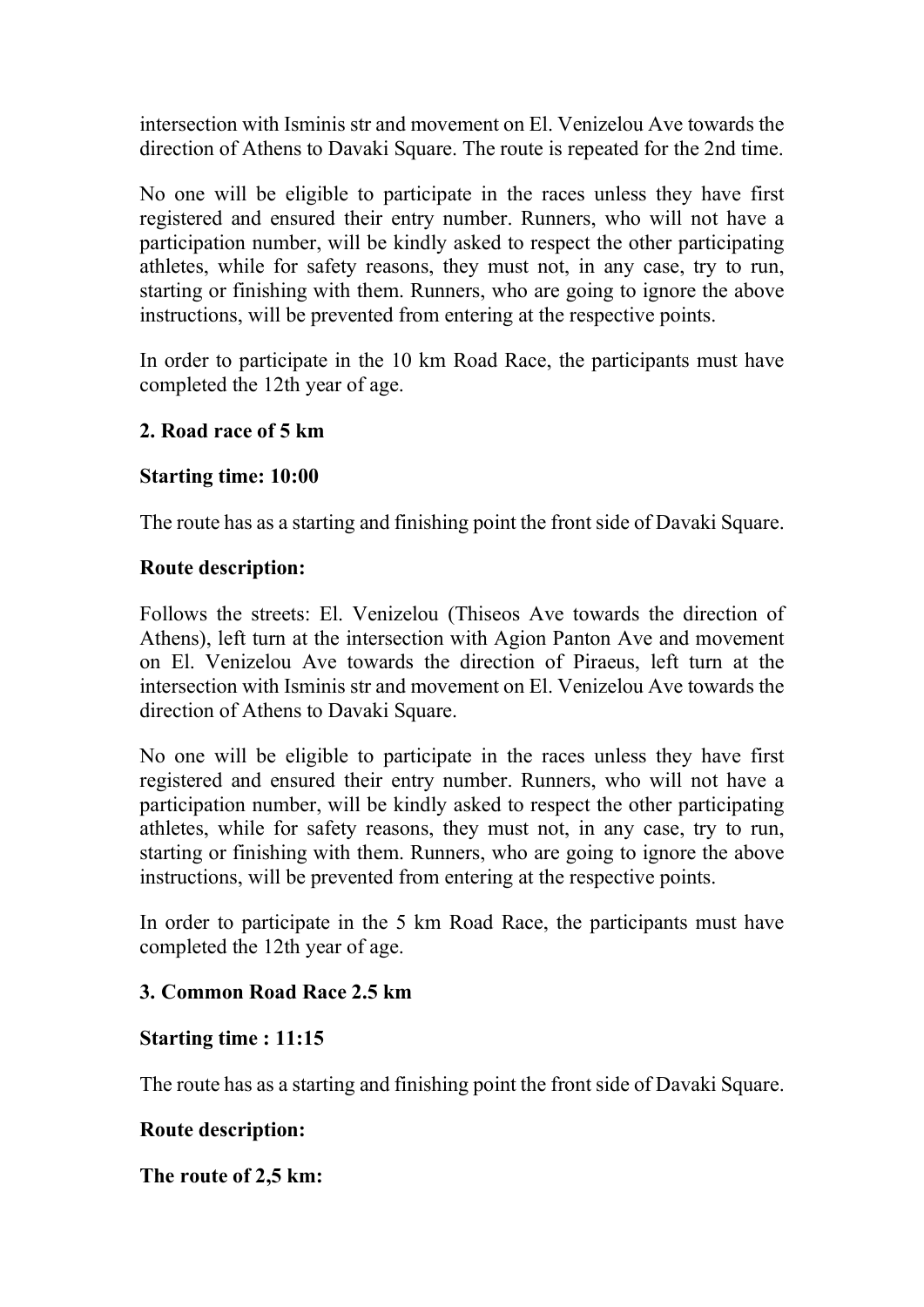Follows the streets: El. Venizelou (Thiseos) Ave on the right, to Agion Panton Street. Makes a reversal on El. Venizelou and continues to Agia Eleousa where it makes once again a reversal, ending in front of Davaki Square.

No one will be eligible to participate in the races unless they have first registered and ensured their entry number. Runners, who will not have a participation number, will be kindly asked to respect the other participating athletes, while for safety reasons, they must not, in any case, try to run, starting or finishing with them. Runners, who are going to ignore the above instructions, will be prevented from entering at the respective points.

In order to participate in the 2.5 km Road Race, the participants must have completed the 6th year of age.

# ROUTES ARE MEASURED AND CERTIFIED BY AIMS AND WORLD ATHLETICS

# HOW TO RECEIVE THE PARTICIPATION NUMBER

the receipt of the event's race package will take place at the Registration Center of the event, the day before the race from 10.00 hrs until 18.00 hrs in Davaki Square.

To receive the material, the runner must carry with him the email of the organization among with his participation number (which will have been already sent by the organization), his identity, the certificate of vaccination or validity.

# ARRIVAL OF THE PARTICIPANTS AT THE START UP POINT

The starting point of the Road Races of 10 km, 5 km and 2.5 km, all take place in front of Davaki Square on Eleftherios Venizelos (Thiseos) Ave. It is noted that the runners must be at the starting area at least one hour before the start of the Race. It should be taken into account that from 8:00 onwards, there qill be a partial curfew on Eleftherios Venizelo Ave.

# WARMING UP LOCATION

All runners will be able to warm up on Eleftherios Venizelos Ave in front and in back of the starting arch.

# MANAGEMENT OF PERSONAL ITEMS & CLOTHING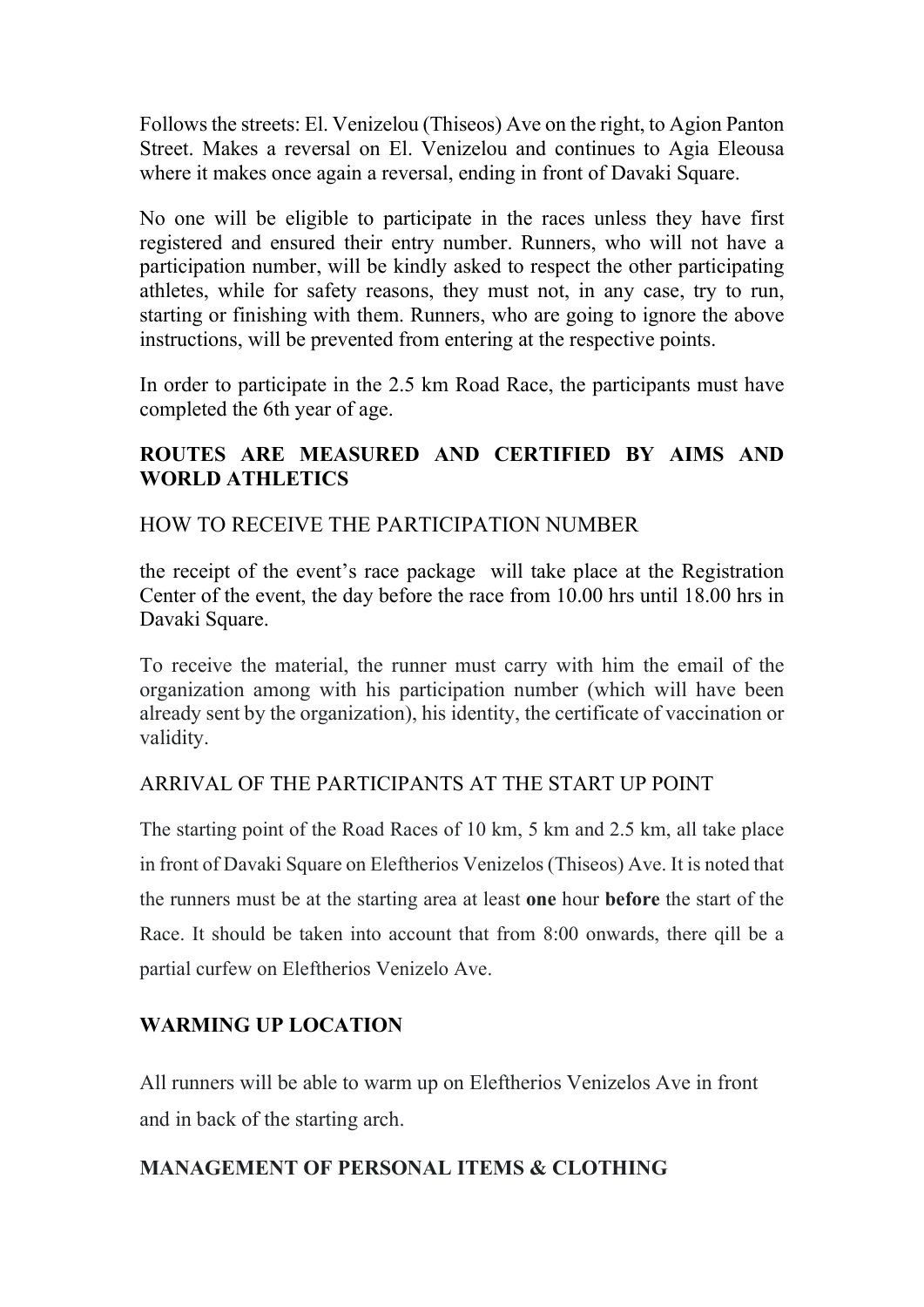Runners will have to place their personal belongings and clothing in a plastic bag that they will receive with their participation number from the Registration & Material Distribution Center in Davaki Square.

The plastic bag with the personal items -for all those runners who would prefer it, must have been delivered no later than 15 minutes before the start, in a specific, located on Davaki Square.

The receipt of the plastic bags will be done, right after the end of the race, with the help of volunteers, by the runners themselves and from the specific demarcated area, with the demonstration of the participation number.

ATTENTION: The runner must have his entry number clearly stuck on the bag. The bag must be tightly closed and must not contain money, valuables or medicines. The organizers do not bear any responsibility in case of loss of valuable items.

#### DURING THE RACE

#### **SUPPLIES**

Bottled water is provided to the runners of the 10 km and 5 km Road Race, both at the starting and finishing point, as well as in the middle of the route. In addition, isotonic drinks will be available for the 10 km racers.

### CHEMICAL TOILETS

Chemical toilets will be available for all participants at the starting point in Davaki Square.

#### TIME LIMIT FOR THE COMPLETION OF THE MATCH

The time limit for the completion of the 10 km Road Race is ninety (90) minutes, the limit of the 5 km Road Race sixty (60) minutes and the one of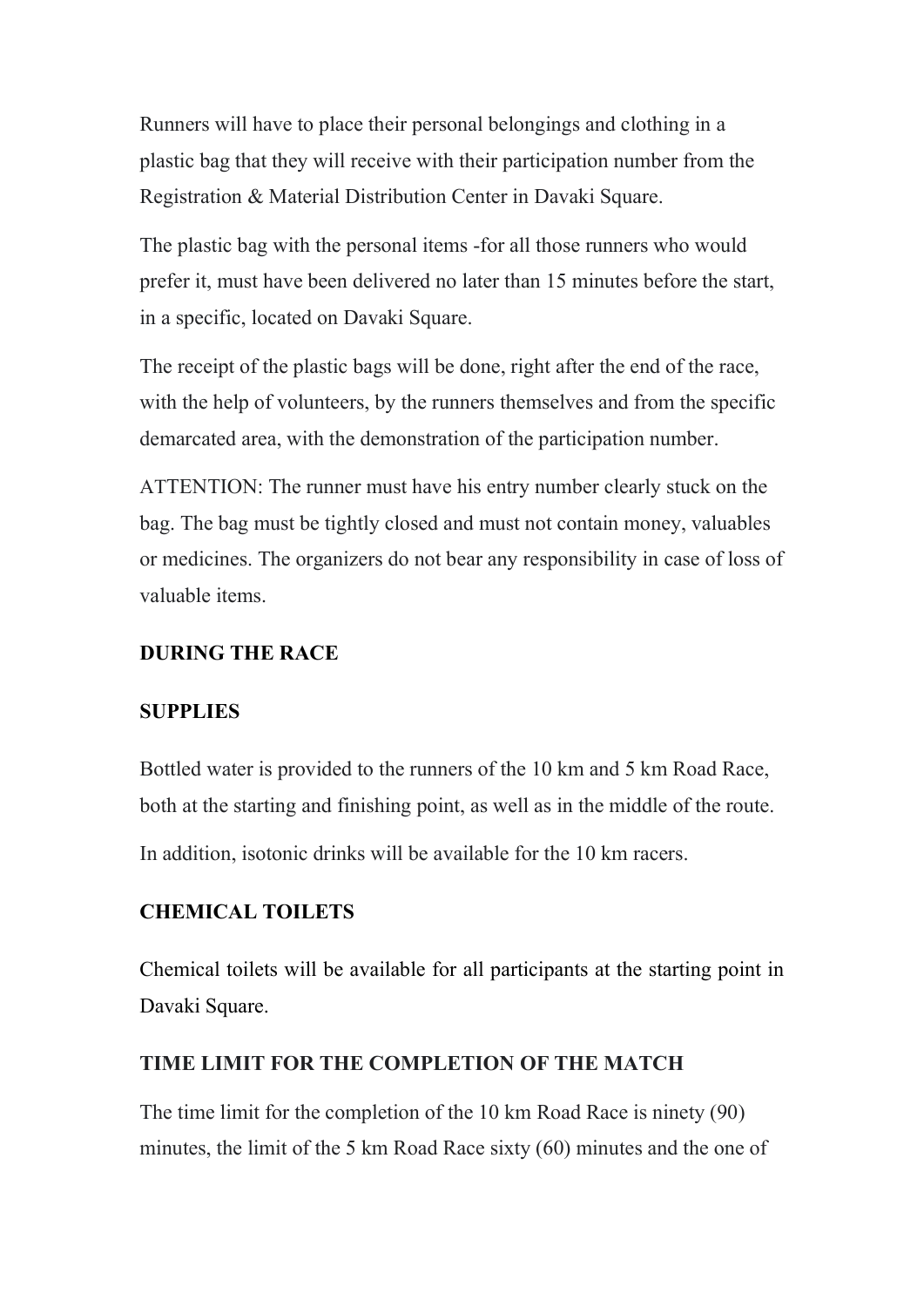the 2.5 km Road Race is thirty (30) minutes. In any case, the Games must be completed by 11:45 hrs.

#### PROCEDURES AFTER THE ENDING

Runners must pick up their personal belongings.

### PRIZE AWARDS

Not allowed

### CERTIFICATES OF PARTICIPATION

After the end of each race, the official results are announced immediately on the website of the event www.kallithearun.gr

# PHOTO SERVICES

We cooperate with an official photo agency, from where all participants can obtain photographic material.

### MEDICAL SERVICES

All competitors participate at their own risk.

The coordinators have no responsibility for anything might happen during the race regarding HEALTH issues.

Participants are advised to have recently undergone a medical examination.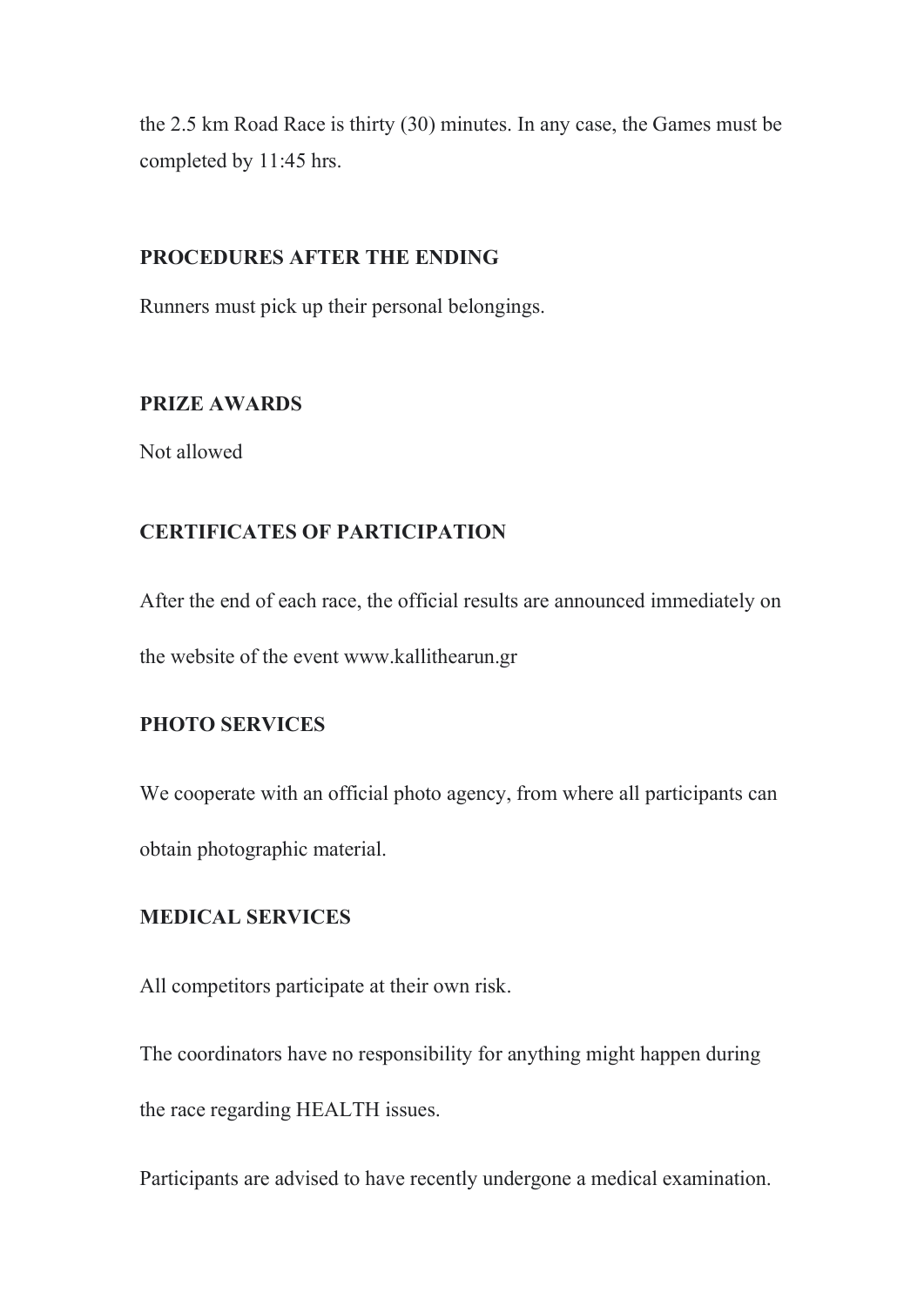The coordinators are not required to provide medical certificates for any athlete since they participate at their own risk while minors are participating under the responsibility of their legal guardians.

### REGISTRATION IN A MATCH

Eligibility (5 km, 10 km road races)

For anyone to participate, has to be at least 12 years old.

Minor runners can participate in the "Kallithea Run" road races with the consent and signature of the printed entry form from their parents or legal guardians. This application -which can be downloaded by the official page of the event - must be completed and signed by the parents or legal guardians of the minor and submitted to the Organizing Committee upon delivery of the participation package. No entry package will be delivered to a minor runner, unless his legal guardian submits a written entry request.

Registrations must be accomplished by Sunday, April 3, 2022. However, registrations may stop even earlier, if the participation limit is reached.

### Basic Registration Level - Participation Cost - Benefits

#### (5 km road race)

The participation cost is 12 euro for the 5 km and includes: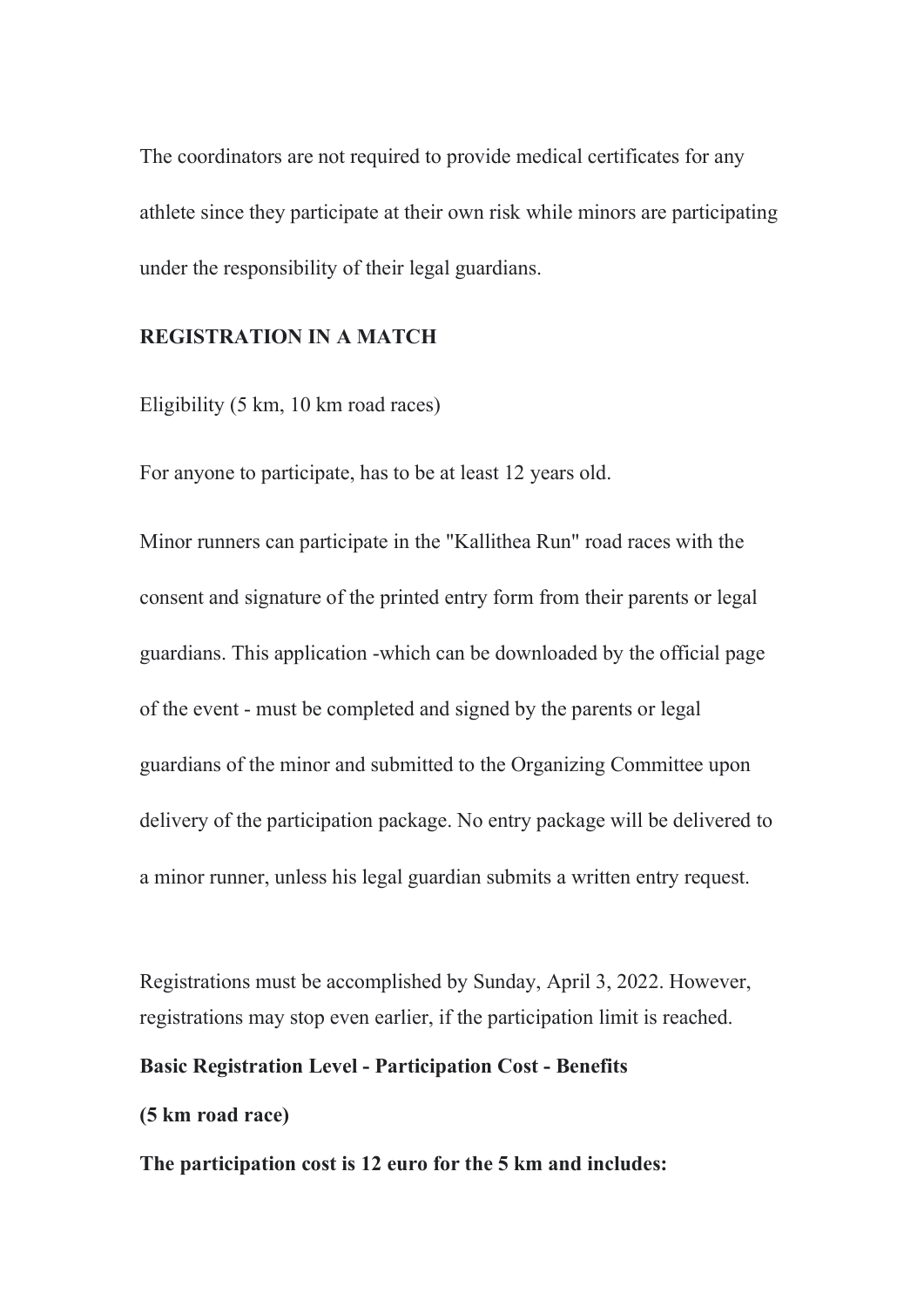- Electronic timing

- Participation number (bib number) with the name of the participant for all timely registrations

- Water, isotonic, bananas during the race and at the finish point

- Medical services

- Α medal (as a souvenir)
- A certificate of participation (as a souvenir)

Enhanced Registration Level - Participation cost - Benefits (5km road race)

The participation cost is 17 euro , includes all the benefits of the basic registration level and an extra T- shirt

Basic Registration Level - Participation Cost - Benefits

(10 km road race)

The participation cost is 14 euro for the 10 km and includes:

- Electronic timing

- Participation number (bib number) with the name of the participant for all timely registrations

- Water, isotonic, bananas during the race and at the finish point

- Medical services
- Α medal (as a souvenir)
- A certificate of participation (as a souvenir)

Enhanced Registration Level - Participation cost - Benefits (10km road race)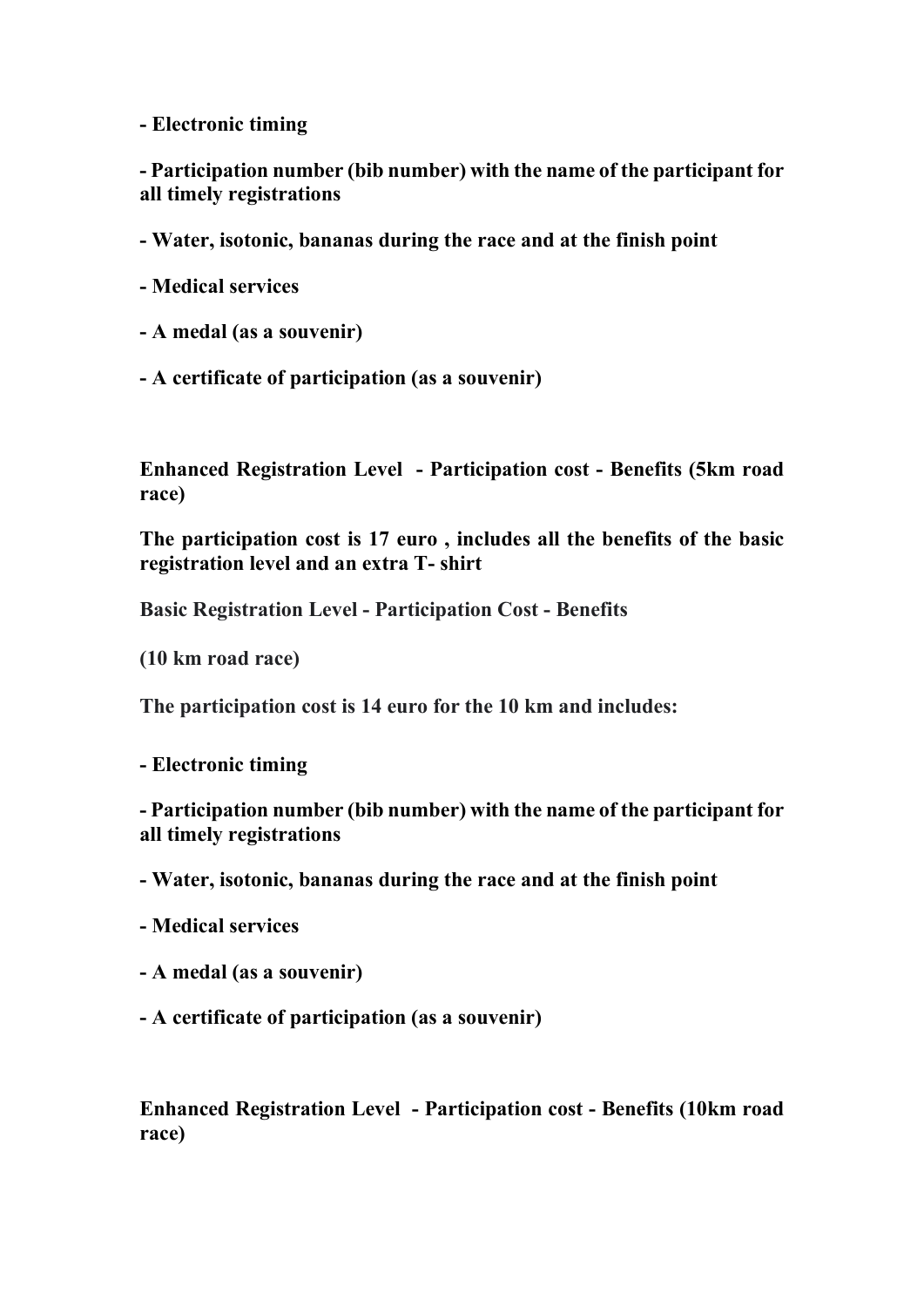The participation cost is 19 euro , includes all the benefits of the basic registration level and an extra T- shirt

# How to register and participate

# Α. Through our website (online registration)

Β. In person at the headquarters of the Kallithea Sports Center, in the Municipal Stadium of Kallithea "Gr. Lambrakis" (Monday to Friday from 17:30 -19:30)

Tel .: 210 9578388 - 6984282552.

### Payment Methods

A. By credit / debit / prepaid card during your online registration.

B. By deposit in the bank account of the event in Alpha Bank.

Bank: Alpha Bank

Δικαιούχος: Φιλαθλητικός Σύλλογος Καλλιθέας Μοσχάτου Ταύρου

Account No: 993 00 2330 001622

IBAN: GR65 0140 9930 9930 0233 0001 622

ATTENTION: In order for your participation to be valid, you must pay the participation fee no later than 2 days after the submission of your participation application and definitely before the final closing of the registrations.Ιn the part of "justification/ reason of transaction, you must state your name and your registration code. After the payment, it's highly recommended that you send the bank receipt by e-mail to the email address info@kallithearun.gr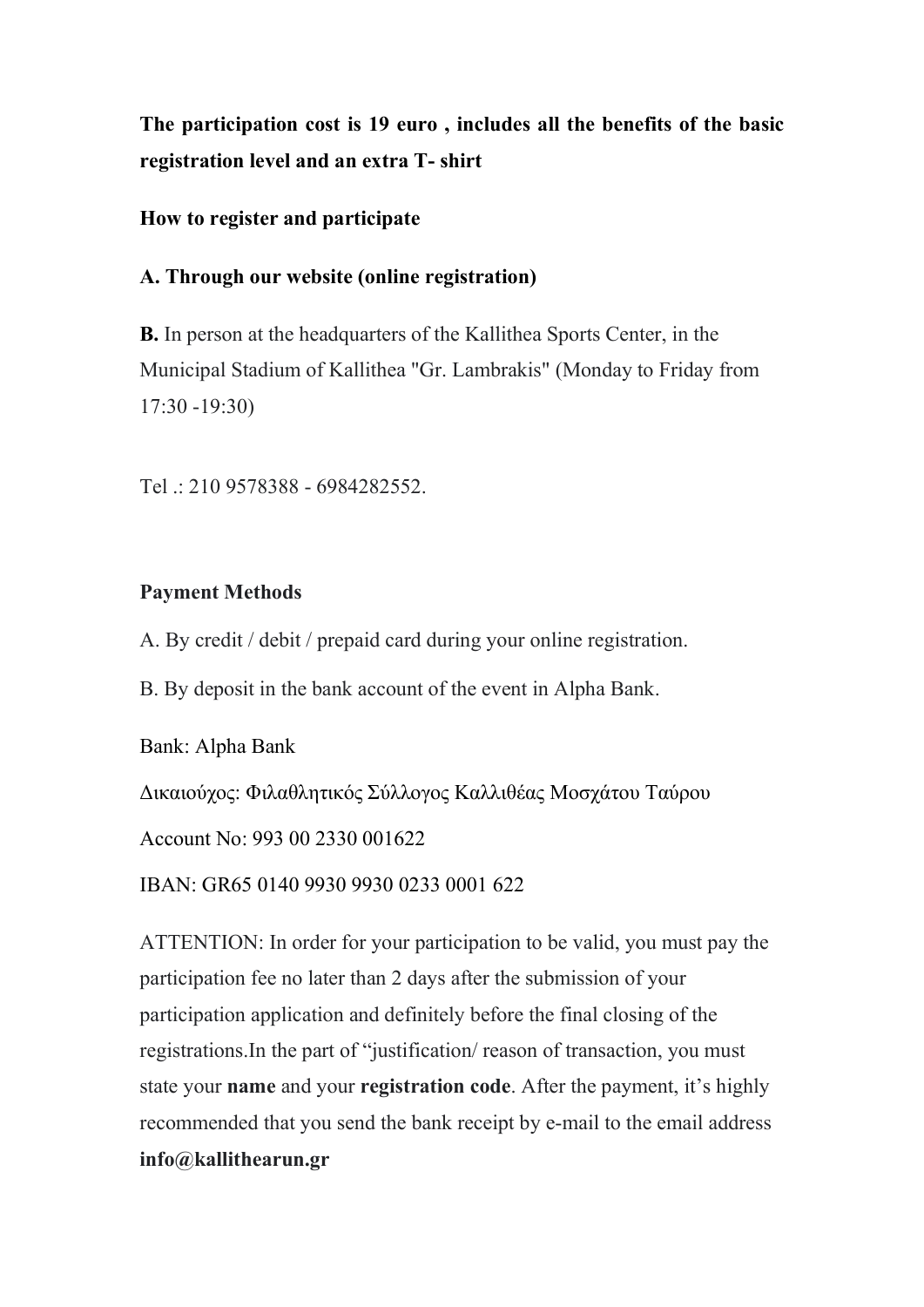C. In cash, during your registration at the Headquarters of Kallithea-Moschato-Tavros Sports Association, Municipal Stadium 1 - Kallithea, inside the Municipal Stadium of Kallithea)

### COMMON ROAD RACE 2.5 km

### Participation right

The participation in the Road Race of 2.5km is allowed to all runners six (6) years and older. Minor runners can participate in the "KallitheaRun" road races with the consent and signature of the printed entry form from their parents or legal guardians. The application must be completed and signed by the parents or guardians and be submitted to the Organizing Committee upon delivery of the participation package. No entry package will be delivered to a minor runner unless the legal guardian submits a written entry request.

#### Registration methods

Registrations for the 2.5 km road race will be made exclusively through the official website of the event www.kallithearun.gr .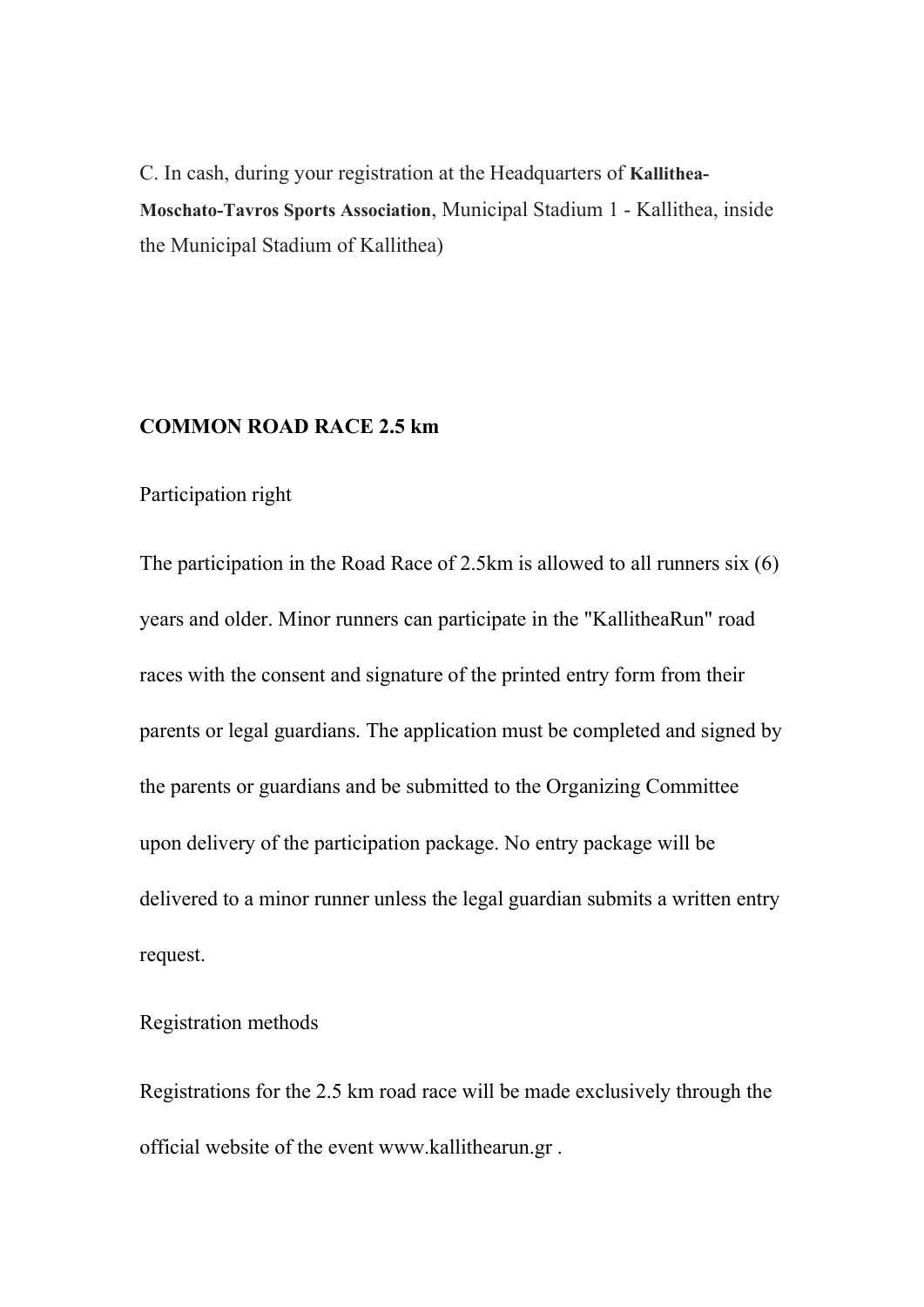# Participation Cost - Benefits

The Common Road Race 2.5km. are FREE with a limited number of participants and are not included:

-the electronic timing service

- certificate of participation

- T-shirt (which is possible for the runners to buy through the official website and pick it up the Saturday before the race)

Facilities of the race

-Water, isotonic, bananas during the race and at the finish

-Medical services

-Medal (as a souvenir)

AWARDS - PRIZES

All runners who finish will be offered as souvenirs a certificate and a medal.

These awards won't be offered in the 2.5 km road race.

INFORMATION